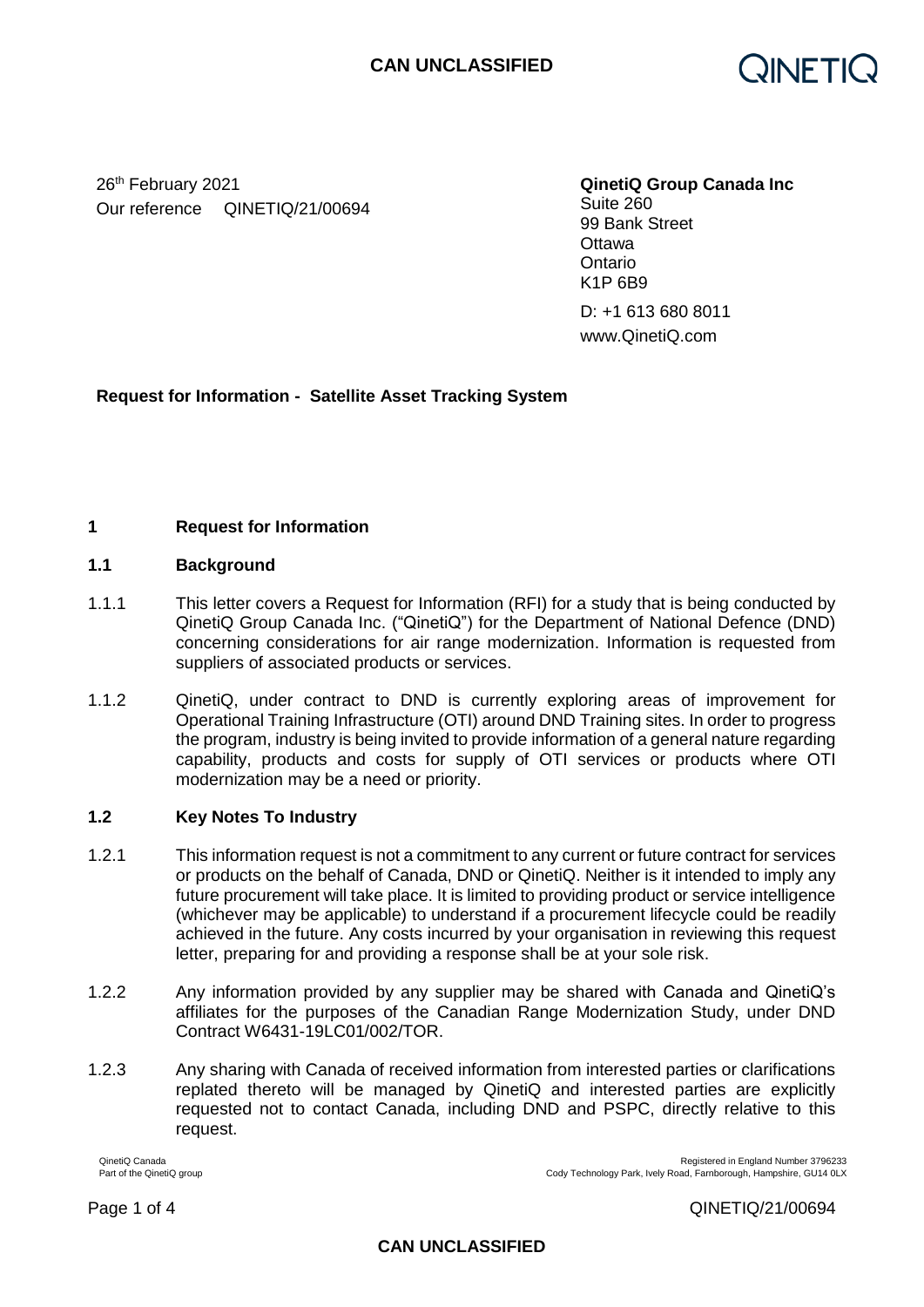## **CAN UNCLASSIFIED**

1.2.4 QinetiQ may respond to information received with questions to clarify aspects of supplied information.

### **2 Request for Information - Instructions**

- 2.1 Suppliers responding to this request (responders) are asked to provide the following information:
	- Business Address;
	- Contact Details:
	- Short statement stating area of interest;
	- Short Statement of scope of potential supply of goods or services;
	- Indicative compliance statement against requirement herein.
- 2.2 Responses to this request should be supplied by email to Madison. Aubry@qinetiq.ca by the 23rd March 2021 in order to be considered in the formulation of the study response.
- 2.3 Responders are requested to provide indicative or typical costs for the supply, installation and expected annual costs for the utilisation of satellite tracking technology, where multiple dead areas on the mobile communications network may exist in the potential operating area. These costs will not be considered binding or an offer of any kind and indications of their basis would greatly assist in meeting the study objectives.
- 2.4 Responders are also requested to provide a description of the proposed solution, addressing the key requirements in Section 3 below.

### **3 Details of Satellite Asset Tracking Solution**

3.1 There may be a requirement to track multiple personnel and vehicles in wide areas of DND estates.

#### **Functionality**

- 3.2 The solution must allow tracked entities to be grouped by DND site/estate.
- 3.3 The solution must allow for encrypted and unencrypted tracking of personnel and vehicles.
- 3.4 The solution must have a high and configurable refresh rate (refresh rate better than every 2 minutes).
- 3.5 The solution must have minimal latency (less than 1 minute) in the system.
- 3.6 The solution must have high availability figures for satellite usage.
- 3.7 Entity position information must be relayable to other DND systems in a common industry protocol.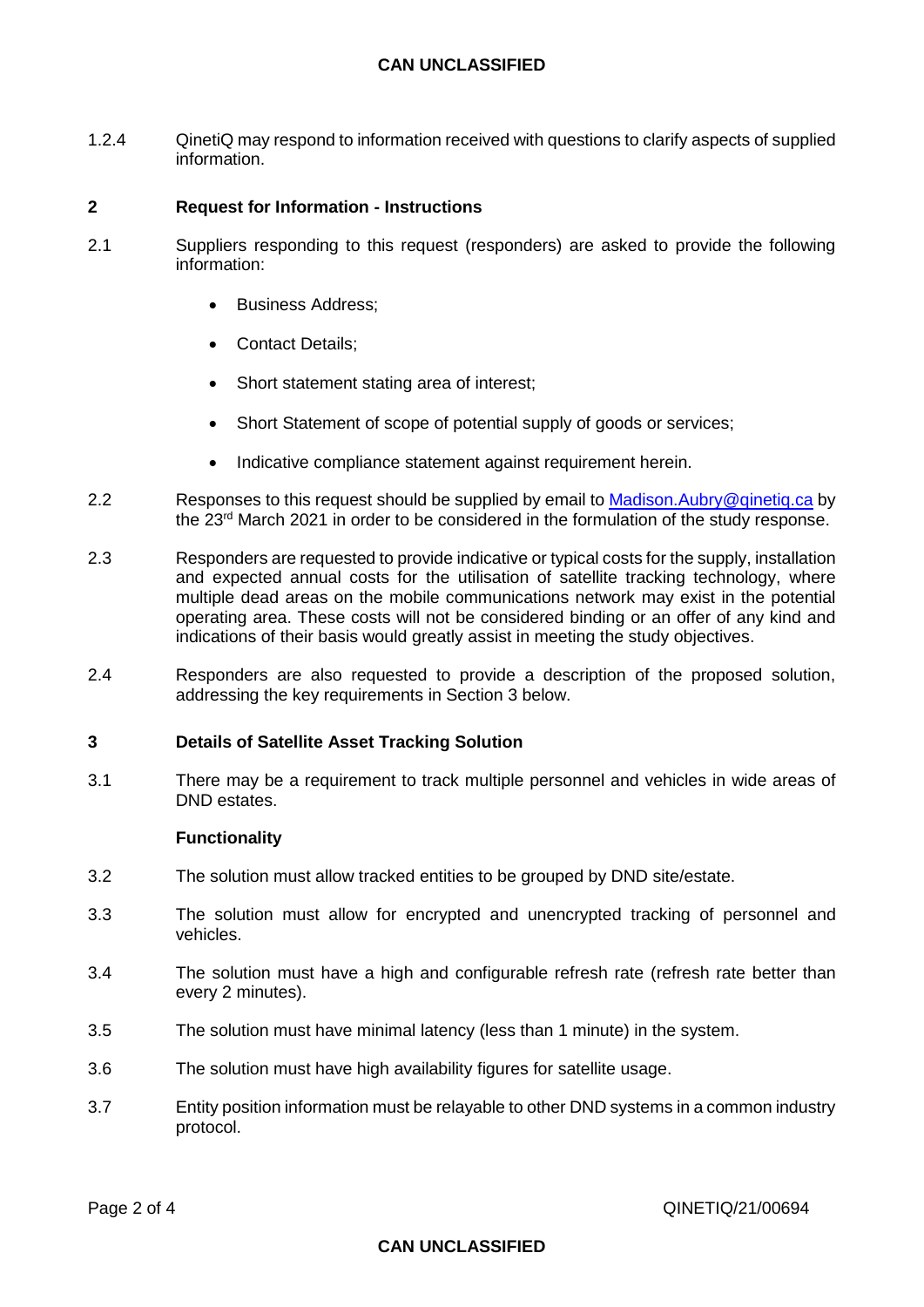## **CAN UNCLASSIFIED**

- 3.8 The responder should consider the benefits of a cloud-based system to reduce infrastructure overheads.
- 3.9 The solution should allow multiple geo-fencing capability i.e. allow administrators to create, edit and delete multiple geo-fences.
- 3.10 It is desirable that Personnel Tracking Devices have a SOS function.
- 3.11 The solution should have an alert function that can be activated from the control center.
- 3.12 Personnel Tracking devices would need to function for a minimum of 72hrs before recharge.
- 3.13 The status of a tracking device must be obvious to the personnel using it. i.e. that it is functioning correctly.
- 3.14 The tracking device must indicate the state of the battery.
- 3.15 The accuracy of the tracking system must be +/- 1m.
- 3.16 The solution must be tailorable to the customer needs.

#### **Support**

- 3.17 It is requested that the response includes any equipment supply, installation and annual subscription prices.
- 3.18 Responders are requested to describe details of any requirement and how they would deliver a service to conduct annual maintenance.

#### **Operating Environment**

- 3.19 Tracking devices would need to be able to function in an austere environment:
	- $\bullet$  -40°C to  $+40^{\circ}$ C
- 3.20 Tracking devices must be water and sand resistant.
- 3.21 Responders are requested to state the likely Effective Radiated Power (ERP) of their equipment and frequency of operation.